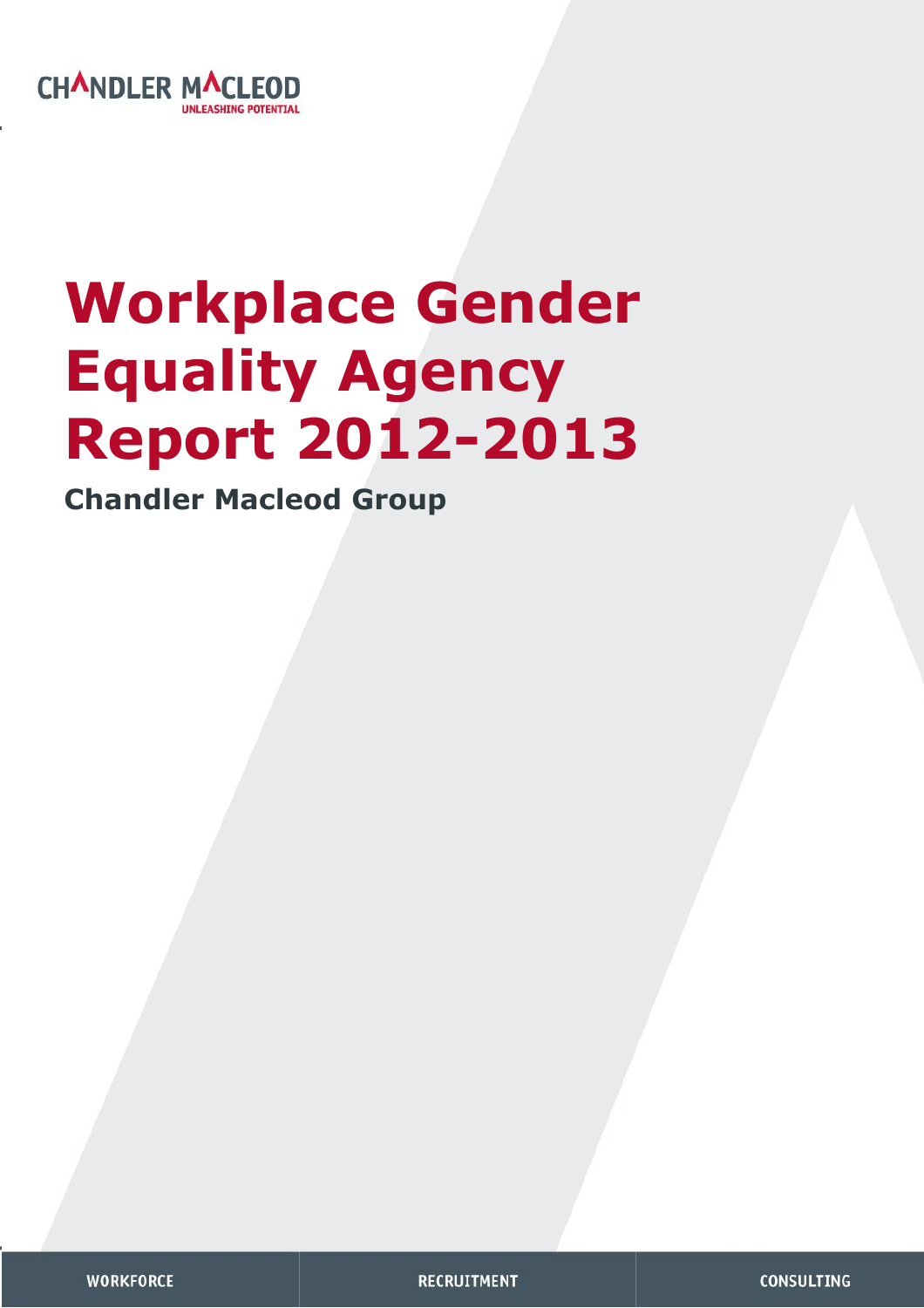# **Chandler Macleod Group**

# **1. Introduction**

The Chandler Macleod Group has an obligation to report on an annual basis, by the 31<sup>st</sup> May, to the Workplace Gender Equality Agency.

This report is being submitted on behalf of the Chandler Macleod Group and covers our Workplace Profile for the reporting period  $1^{st}$  April 2012 to 31<sup>st</sup> March 2013.

# **2. Chandler Macleod – Gender Diversity Highlights 2012-2013**

The following are the Gender Diversity highlights for Chandler Macleod during our reporting period:

- Board signed off on Gender based objectives for the Chandler Macleod Group based on ASX recommendations
- Release of new Diversity & Inclusion Statement
- Review and release of diversity related policies:

Workplace Diversity Policy Flexible Work Arrangements Policy & Guide Working from Home Policy & Processes Leave Policy

- Compulsory Workplace Behaviour training for all internal employees
- New Performance Planning & Review processes based on the Organisational Scorecard
- New Talent Survey and related processes
- Development and communication of Employee Value Proposition

### **3. Organisational Details**

The organisations covered under the Chandler Macleod Group include:

- Chandler Macleod Services Pty Ltd and their Australian subsidiaries
- Ross Human Directions Limited and their Australian subsidiaries
- Forstaff Avalon Pty Ltd
- Diversiti Pty Ltd
- AHS Services Group Pty Ltd
- Vivir Healthcare Pty Ltd

The Organisational Details Cover Sheet is as follows.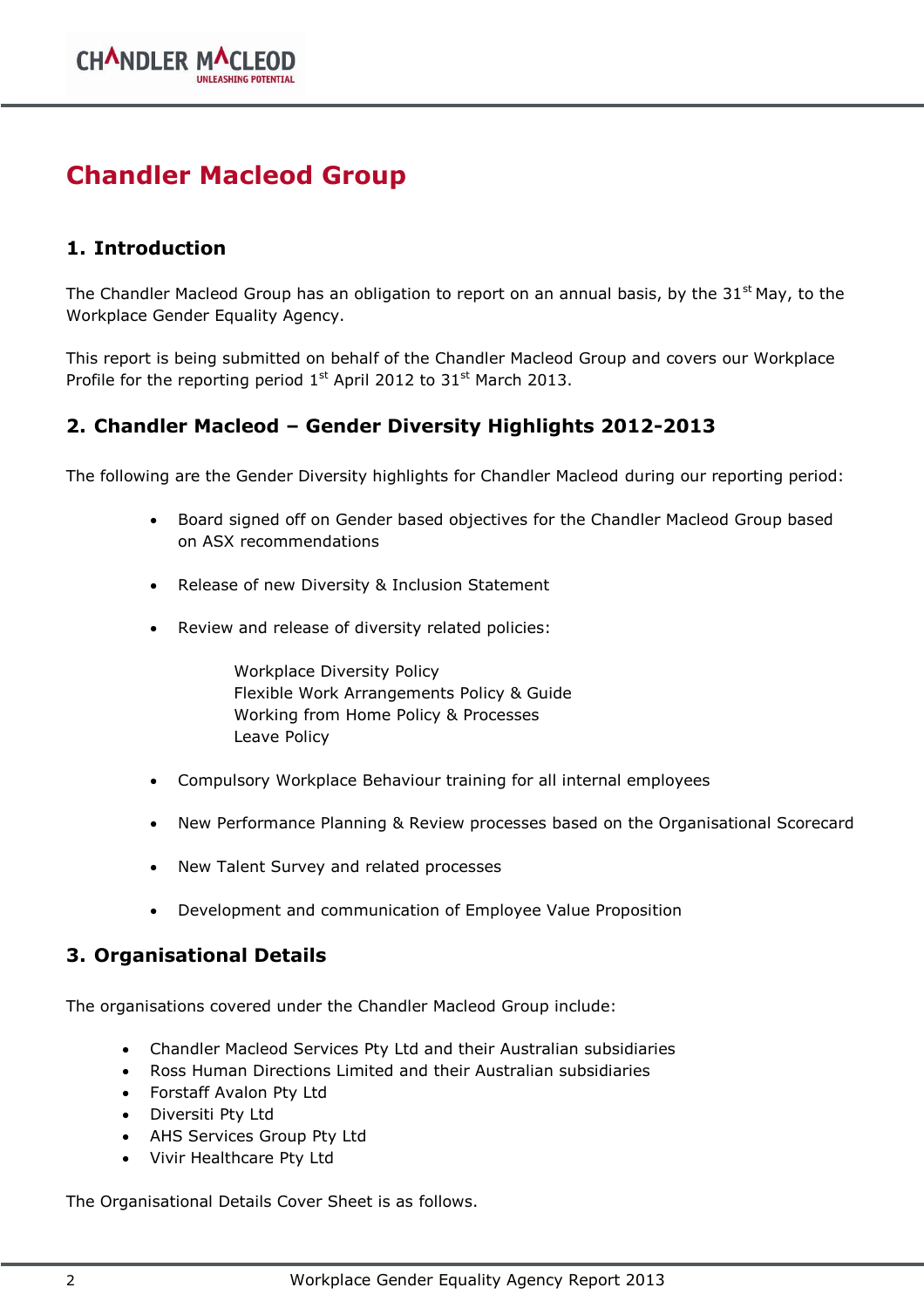**CHANDLER MACLEOD** 

# **Organisational Details Cover Sheet**

| <b>Organisation's details</b><br>1.                                             |                                |                                         |                                                             |                                                                                                      |                 |                                               |                                                                 |              |      |           |  |  |
|---------------------------------------------------------------------------------|--------------------------------|-----------------------------------------|-------------------------------------------------------------|------------------------------------------------------------------------------------------------------|-----------------|-----------------------------------------------|-----------------------------------------------------------------|--------------|------|-----------|--|--|
| Legal name of your organisation:                                                |                                |                                         |                                                             |                                                                                                      |                 |                                               |                                                                 |              |      |           |  |  |
| (if changed since last report, complete Section 2 below)                        | Chandler Macleod Group Limited |                                         |                                                             |                                                                                                      |                 |                                               |                                                                 |              |      |           |  |  |
| Trading name (if applicable):                                                   |                                |                                         |                                                             |                                                                                                      |                 |                                               |                                                                 |              |      |           |  |  |
| Total no. of employees:                                                         |                                |                                         |                                                             | <b>TBC</b>                                                                                           |                 | ABN:                                          | 33 090 555 052                                                  |              |      |           |  |  |
| ASX Codes for organisations listed on<br><b>Australian Securities Exchange:</b> |                                |                                         | Class 696/Group 6962 - Commercial and professional Services |                                                                                                      |                 |                                               |                                                                 |              |      |           |  |  |
| <b>ANZSIC Code AND industry description:</b><br>(refer www.abs.gov.au):         |                                |                                         |                                                             |                                                                                                      |                 | Is your organisation a<br>not-for-profit? Y/N |                                                                 |              |      |           |  |  |
|                                                                                 | PO Box 6005 North Sydney       |                                         |                                                             |                                                                                                      | State:          | <b>NSW</b>                                    | Postcode:                                                       |              | 2060 |           |  |  |
| <b>Postal address:</b><br>Switchboard No:                                       |                                |                                         |                                                             | 02 9269 8666                                                                                         |                 | <b>Facsimile No:</b>                          |                                                                 |              |      |           |  |  |
| <b>Physical address:</b>                                                        |                                | Level 8, 32 Walker Street, North Sydney |                                                             |                                                                                                      |                 | State:                                        | <b>NSW</b>                                                      | Postcode:    |      | 2060      |  |  |
| 2.                                                                              |                                |                                         |                                                             | Confirm your organisation's hierarchy details by completing below                                    |                 |                                               |                                                                 |              |      |           |  |  |
| Name of the ultimate AUSTRALIAN Parent<br>Company for your organisation/s?      |                                |                                         |                                                             | Chandler Macleod Group Limited                                                                       |                 |                                               |                                                                 |              |      |           |  |  |
|                                                                                 |                                |                                         |                                                             | Chandler Macleod Services Pty Ltd & their Australian Subsidiaries                                    |                 |                                               |                                                                 |              |      |           |  |  |
| List ALL organisations covered in this Report:                                  |                                |                                         |                                                             | Ross Human Directions Limited & their Australian Subsidiaries                                        |                 |                                               |                                                                 |              |      |           |  |  |
| (if too many to list here, please attach a separate                             |                                |                                         |                                                             | Forstaff Avalon Pty Ltd<br>Diversiti Pty Ltd                                                         |                 |                                               |                                                                 |              |      |           |  |  |
| document):                                                                      |                                |                                         |                                                             | AHS Services Group Pty Ltd & their Subsidiaries                                                      |                 |                                               |                                                                 |              |      |           |  |  |
|                                                                                 |                                |                                         | Vivir Healthcare Pty Ltd                                    |                                                                                                      |                 |                                               |                                                                 |              |      |           |  |  |
|                                                                                 |                                |                                         |                                                             |                                                                                                      |                 |                                               |                                                                 |              |      |           |  |  |
|                                                                                 |                                |                                         |                                                             | Have there been changes to ANY of your organisations since your last report? (If yes, detail below): |                 |                                               |                                                                 | <b>YES</b>   |      | <b>NO</b> |  |  |
|                                                                                 |                                |                                         |                                                             |                                                                                                      |                 |                                               |                                                                 |              |      |           |  |  |
| <b>Reason For Change</b>                                                        |                                |                                         |                                                             | <b>Previous Org Name</b><br>Viva Healthcare Pty Ltd                                                  |                 |                                               | <b>New (Current) Org Name</b><br>Chandler Macleod Group Limited |              |      |           |  |  |
| a) Change of Name:                                                              |                                |                                         |                                                             |                                                                                                      |                 |                                               |                                                                 |              |      |           |  |  |
|                                                                                 |                                |                                         |                                                             | <b>Org Name</b>                                                                                      |                 |                                               | Name & Contact Details of New Owner                             |              |      |           |  |  |
| b) Sold:                                                                        |                                |                                         |                                                             |                                                                                                      |                 |                                               |                                                                 |              |      |           |  |  |
|                                                                                 |                                |                                         |                                                             |                                                                                                      |                 |                                               |                                                                 |              |      |           |  |  |
|                                                                                 |                                |                                         |                                                             |                                                                                                      | <b>Org Name</b> |                                               |                                                                 |              |      |           |  |  |
| c) Ceased Trading:                                                              |                                |                                         |                                                             |                                                                                                      |                 |                                               |                                                                 |              |      |           |  |  |
| <b>Contact information</b><br>3.                                                |                                |                                         |                                                             |                                                                                                      |                 |                                               |                                                                 |              |      |           |  |  |
|                                                                                 |                                |                                         |                                                             | <b>CEO Details</b>                                                                                   |                 |                                               | <b>Report Contact Details</b>                                   |              |      |           |  |  |
| Title (eg Ms, Mr, Dr etc):                                                      |                                |                                         |                                                             | Mr.                                                                                                  |                 |                                               |                                                                 | Mrs.         |      |           |  |  |
| <b>Family Name:</b>                                                             |                                |                                         |                                                             | Cameron                                                                                              |                 |                                               |                                                                 | Anne         |      |           |  |  |
| <b>First Name:</b>                                                              |                                |                                         |                                                             | Judson                                                                                               |                 |                                               |                                                                 | Hogan        |      |           |  |  |
| <b>Job Title:</b>                                                               |                                |                                         |                                                             | Managing Director, CEO                                                                               |                 |                                               | Organisation Development Manager - Diversity                    |              |      |           |  |  |
| Telephone:                                                                      |                                |                                         |                                                             | 02 8913 7777                                                                                         |                 |                                               |                                                                 | 02 8267 4627 |      |           |  |  |
| Facsimile:                                                                      |                                |                                         |                                                             |                                                                                                      |                 |                                               |                                                                 |              |      |           |  |  |
| E-mail Address (or PA for CEO):                                                 |                                |                                         |                                                             | Cameron.Judson@chandlermacleod.com                                                                   |                 |                                               | Anne.Hogan@chandlermacleod.com                                  |              |      |           |  |  |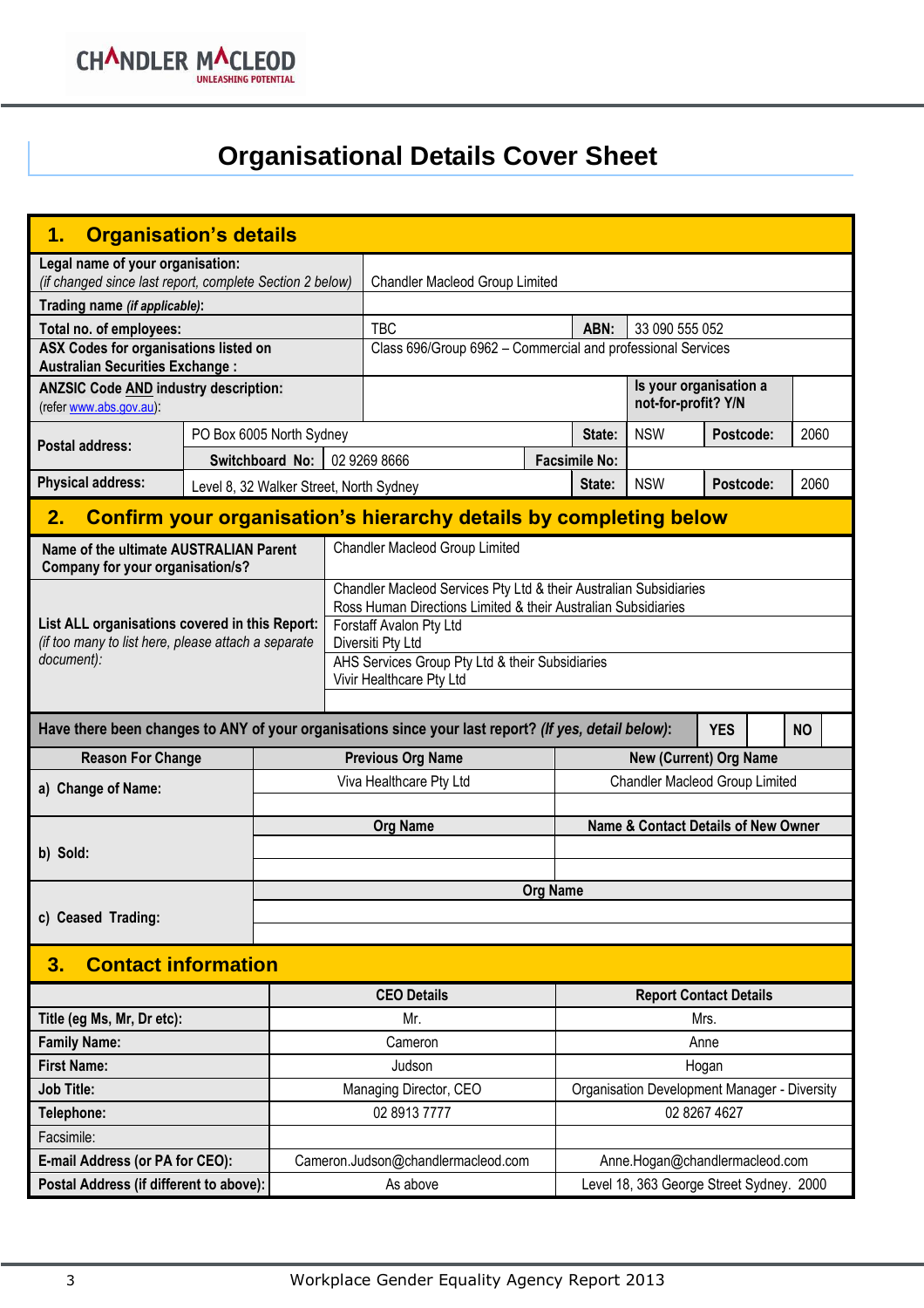### **4. Workforce Profile**

As at 31<sup>st</sup> March 2013 the Chandler Macleod Group has a total workforce:

**Internal Employees = 5,734**  (full-time, part-time & casuals)

**External Employees = 13,308**

(on-hire employees)

### **2.1 Workforce Profile Definitions**

The following are the definitions for the positions as outlined in the CMG Workforce Profile:

- 1. Board Member
- 2. Managing Director
- 3. ELT Executive Leadership Team
- 4. Executive Managers group leadership team
- 5. Manager manager of people
- 6. Specialists undertaking a specialist function e.g. legal, finance, HR
- 7. Team Leader supervisor of a branch or a specialist team
- 8. Team Member performs as an individual contributor or team member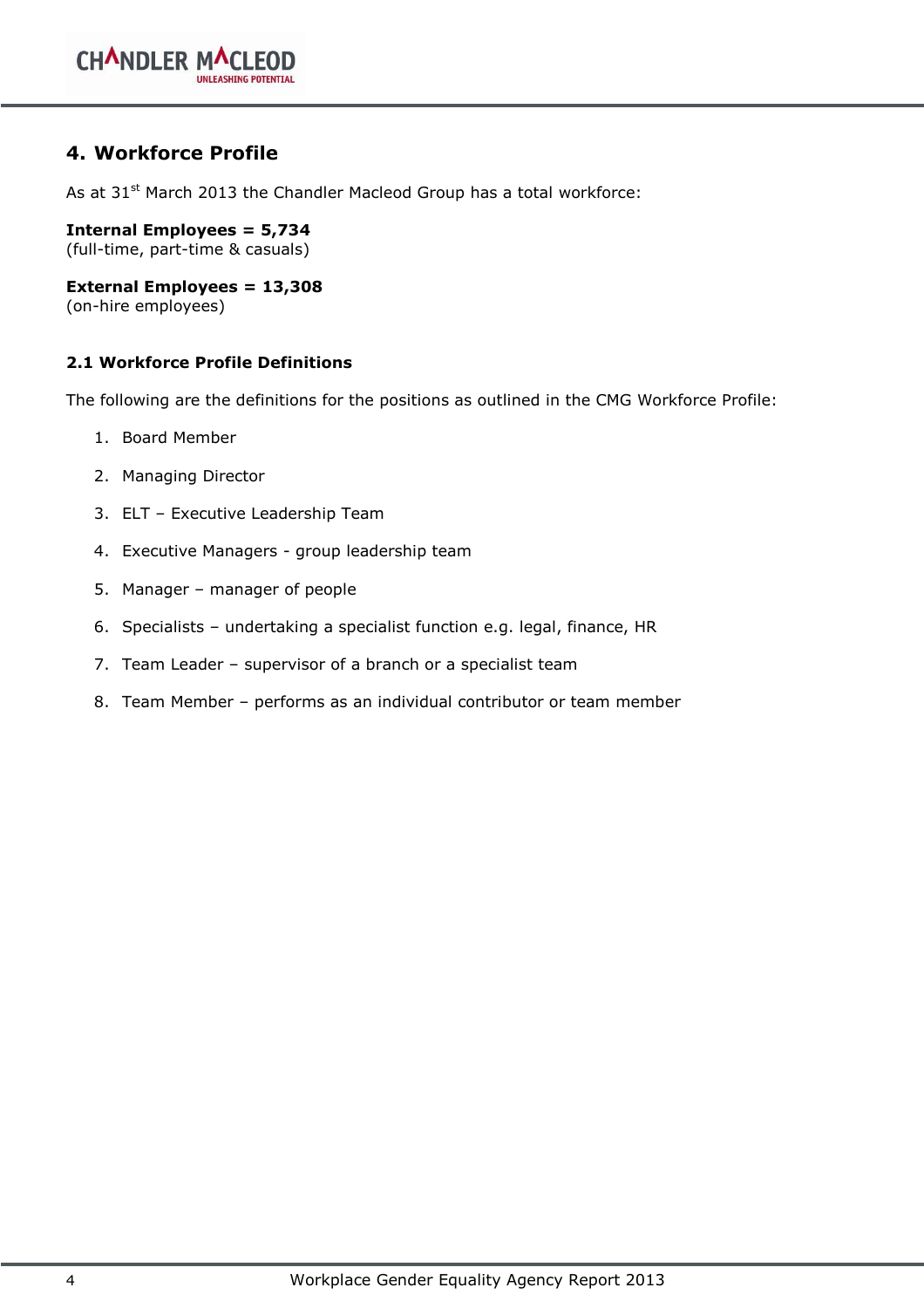# **Requirement 1: Workplace profile**

#### **Internal Employees**

| Headcount<br>Women |                                | Men                 |                          |                     | Casual                   |  |                          | <b>Total</b> |  |                         | <b>Total Employees</b> | $\%$ |              |  |       |      |
|--------------------|--------------------------------|---------------------|--------------------------|---------------------|--------------------------|--|--------------------------|--------------|--|-------------------------|------------------------|------|--------------|--|-------|------|
|                    |                                | Full<br><b>Time</b> | Part<br><b>Time</b>      | Full<br><b>Time</b> | Part<br><b>Time</b>      |  | Women                    | Men          |  | Women                   | Men                    |      |              |  | Women | Men  |
|                    | <b>Board</b>                   | $\mathbf{1}$        | $\overline{\phantom{a}}$ | 4                   | $\overline{\phantom{a}}$ |  | $\blacksquare$           |              |  | 1                       | 4                      |      | 5            |  | 20%   | 80%  |
|                    | 1 Managing Director            | $\blacksquare$      | $\overline{\phantom{a}}$ | 1                   | $\blacksquare$           |  | $\blacksquare$           |              |  | $\sim$                  | $\mathbf{1}$           |      | $\mathbf{1}$ |  | 0%    | 100% |
|                    | 2 ELT                          | $\overline{2}$      | $\blacksquare$           | 10                  | $\overline{\phantom{a}}$ |  | $\blacksquare$           |              |  | $\overline{2}$          | 10                     |      | 12           |  | 17%   | 83%  |
|                    | <b>Executive</b><br>3 Managers | 6                   | 1                        | 22                  | $\mathbf{1}$             |  | $\overline{\phantom{a}}$ |              |  | $\overline{\mathbf{z}}$ | 23                     |      | 30           |  | 23%   | 77%  |
|                    | 4 Manager                      | 180                 | 18                       | 106                 | $\overline{\mathbf{z}}$  |  | $\overline{\phantom{a}}$ | $\mathbf{2}$ |  | 198                     | 115                    |      | 313          |  | 63%   | 37%  |
|                    | 5 Specialists                  | 42                  | 24                       | 54                  | $\mathbf{3}$             |  | $\overline{\phantom{a}}$ | 1            |  | 66                      | 58                     |      | 124          |  | 53%   | 47%  |
|                    | 6 Team leader                  | 131                 | 71                       | 104                 | 20                       |  | 5                        | 1            |  | 207                     | 125                    |      | 332          |  | 62%   | 38%  |
|                    | 7 Team Member                  | 537                 | 2,673                    | 482                 | 895                      |  | 245                      | 86           |  | 3,455                   | 1,463                  |      | 4,918        |  | 70%   | 30%  |
|                    | <b>Total</b>                   | 899                 | 2,787                    | 783                 | 926                      |  | 250                      | 90           |  | 3,936                   | 1,799                  |      | 5,735        |  | 69%   | 31%  |

**External Employees (On-Hire)**

| Women | Men  | <b>Total Employees</b> | Women | Men |
|-------|------|------------------------|-------|-----|
| 4226  | 9082 | 13308                  | 32%   | 68% |

- - - - - - - -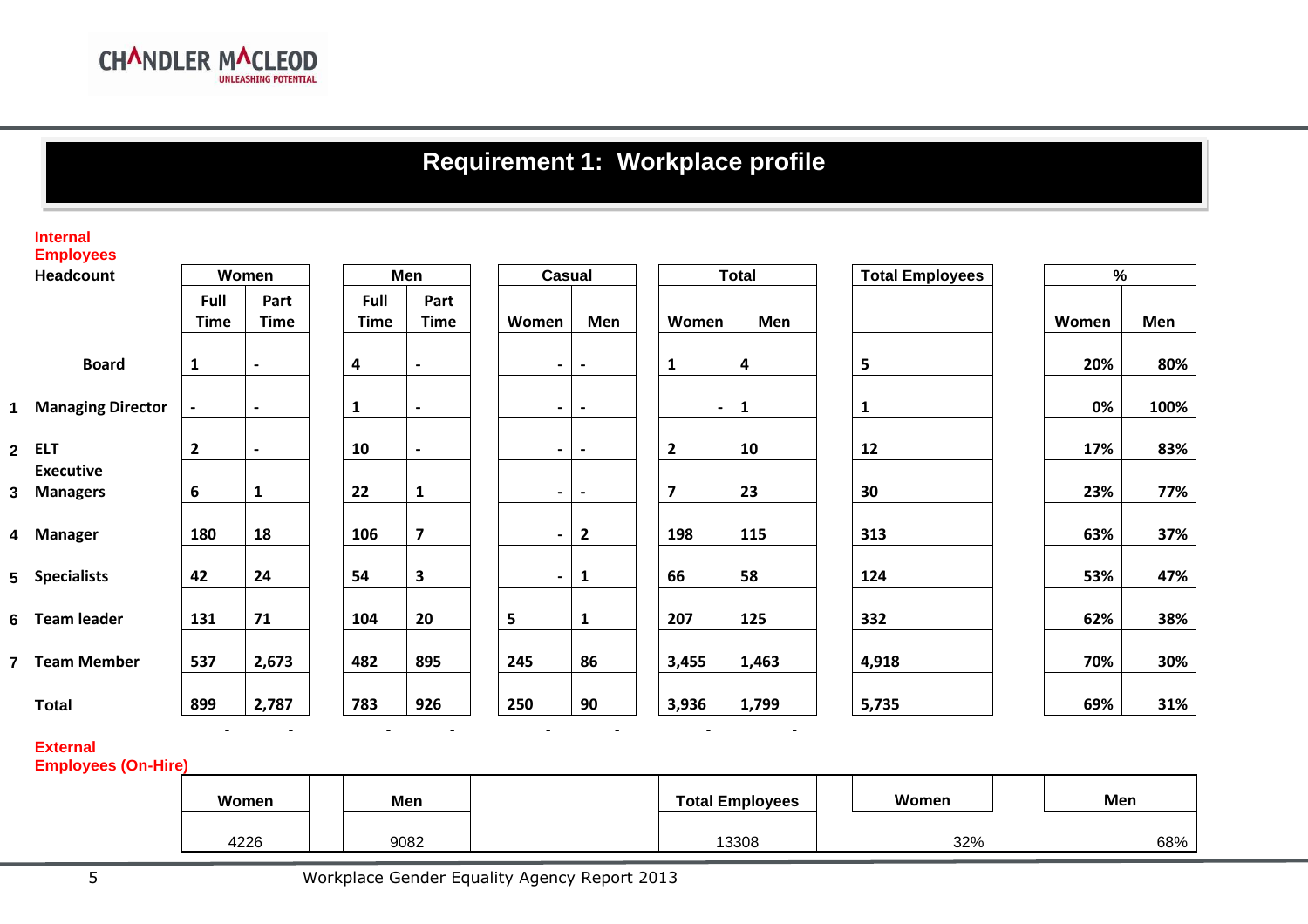

Notification and access requirements come into effect from the 2012-13 reporting period. A relevant employer must:

### **1. inform its employees and members or shareholders that it has lodged its report with the Agency and advise how the report may be accessed**

As soon as reasonably practicable after lodging a report, a relevant employer must inform employees and any members or shareholders that the report has been lodged with the Agency and how the report may be accessed.

This notification to employees could occur through the employer's normal means of communication with employees, including employee newsletters, workplace meetings and any other appropriate existing consultative means. The method used must ensure that the information concerning the relevant employer's report is transmitted widely to all employees.

In the case of shareholders of a public company, given there may be more limited opportunities to communicate with them, this notification could occur, for example, in the next available annual report and on an employer's website.

### **2. provide access to the report to employees and members or shareholders**

**CHANDLER MA** 

As soon as reasonably practicable after lodging a report, a relevant employer must provide its employees and members or shareholders with access to the report (excluding personal information, details on remuneration and other information that may be specified by the Minister).

Employers could fulfil this requirement by ensuring employees are clearly provided with, for example, a link to a website or intranet where a copy of the report could be downloaded, or a hard copy of the report.

### **3. inform employee organisations with members in its workplace that the report has been lodged**

Within seven days of lodging a report, a relevant employer must take all reasonable steps to inform each employee organisation, which has members who are employees of that employer, that its report has been lodged with the Agency.

This requirement does not mean an intensive effort is required by employers to identify all possible employee organisations. Rather, employers must notify employee organisations they could reasonably be expected to know about. This would include an employee organisation that was a party to an enterprise agreement or an employee organisation to which membership fees are paid by payroll deductions.

### **4. inform its employees and those employee organisations with members in its workplace of the opportunity to comment on the report to the employer or the Agency**

When informing employees or employee organisations that have members in its workplace that a report has been lodged, a relevant employer must advise them that comments on the report may be given to the relevant employer or to the Agency.

There is no time restriction on when comments can be provided. However, comments provided to the relevant employer or the Agency, during the 28 days after a report has been submitted, will allow for those comments to be taken into account by the employer in providing additional information to the Agency, and by the Agency in requesting additional information to assist in assessing compliance with the WGE Act.

Please indicate that you will be meeting the above **notification and access requirements**, by  $\begin{matrix} \mathsf{X} \end{matrix}$